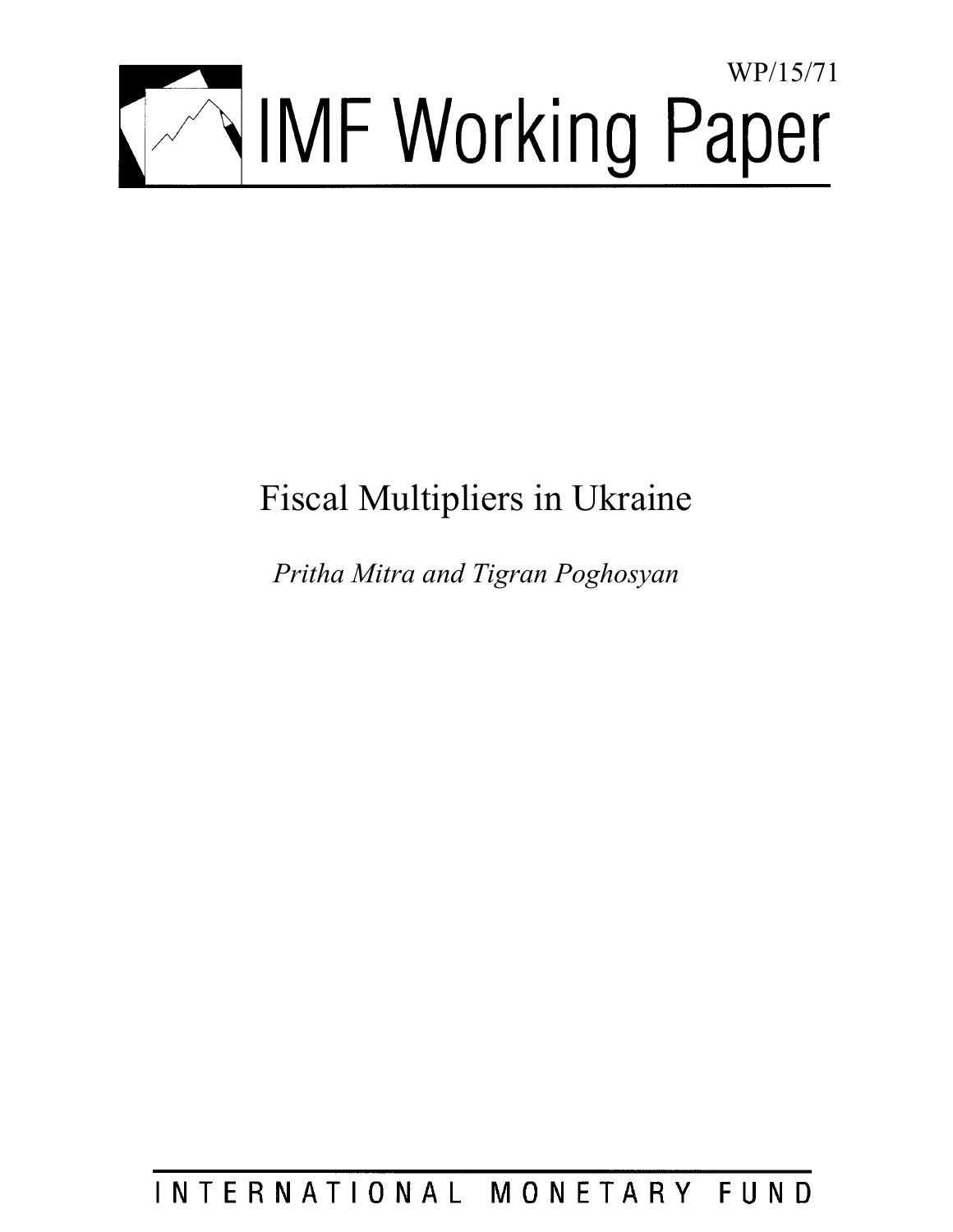#### **IMF Working Paper**

European Department

#### **Fiscal Multipliers in Ukraine**

Prepared by Pritha Mitra and Tigran Poghosyan<sup>1</sup>

Authorized for distribution by Nikolay Gueorguiev

March 2015

**This Working Paper should not be reported as representing the views of the IMF.**  The views expressed in this Working Paper are those of the author(s) and do not necessarily represent those of the IMF or IMF policy. Working Papers describe research in progress by the author(s) and are published to elicit comments and to further debate.

#### **Abstract**

Amid renewed crisis, falling tax revenues, and rising debt, Ukraine faces serious fiscal consolidation needs. Durable fiscal adjustment can support economic confidence and rebuild buffers but what is its overall impact on growth? How effective are revenue versus spending instruments? Does current or capital spending have a larger impact? Applying a structural vector autoregressive model, this paper finds that Ukraine's near-term revenue and spending multipliers are well below one. In the medium-term, the revenue multiplier becomes insignificant (with a wide confidence interval) and the spending multiplier strengthens. Capital and current spending have a similar effect on growth but the capital multiplier remains significant for longer. These results suggest near-term consolidation based on a combination of revenue and spending measures would have a modest impact on growth. At the same time, medium-term policies could minimize the adverse consequences of consolidation on growth by offsetting some current spending cuts with increased capital spending. Given the severe challenges facing the Ukrainian economy, it is important that policymakers apply these results in conjunction with broader considerations such as public debt sustainability, investor confidence, credibility of government policies, and public spending efficiency. Consequently, it may be necessary to rely more on current spending cuts over other types of consolidation measures even though multiplier estimates suggest a more diverse combination of measures. JEL Classification Numbers: E32, E62, H5, H20.

Keywords: Fiscal consolidation, fiscal multipliers, structural VAR.

Author's E-Mail Address: pmitra@imf.org, tpoghosyan@imf.org.

<sup>&</sup>lt;sup>1</sup> The authors are grateful for comments and suggestions from Nicolas End, Michael Gorbanyov, Nikolay Gueorguiev, Beata Jajko, Eva Jenkner, Linda Kaltani, Jeta Menkulasi, Sergiy Nikolaychuk, and Andreas Tudyka. The usual disclaimer applies.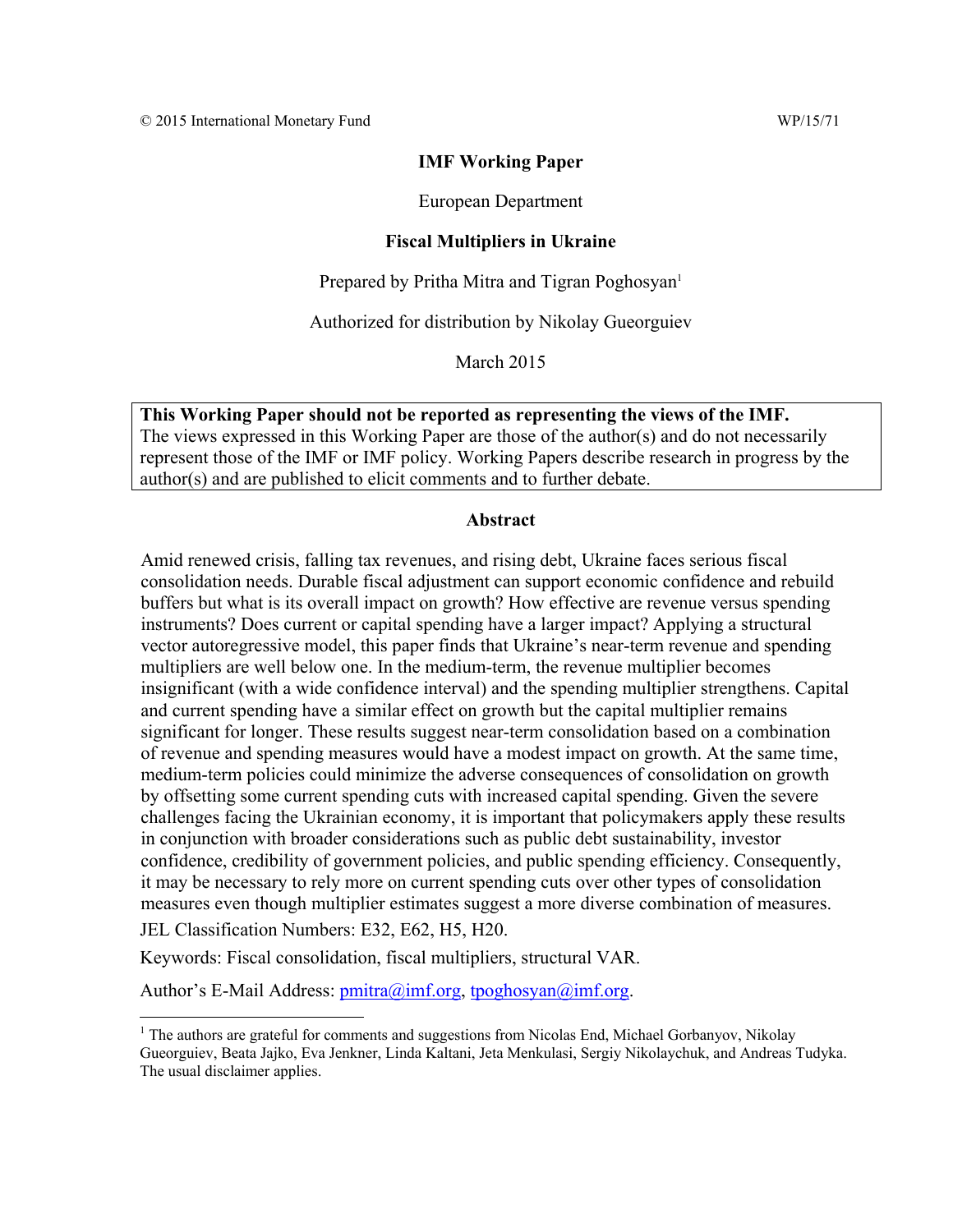### **Contents**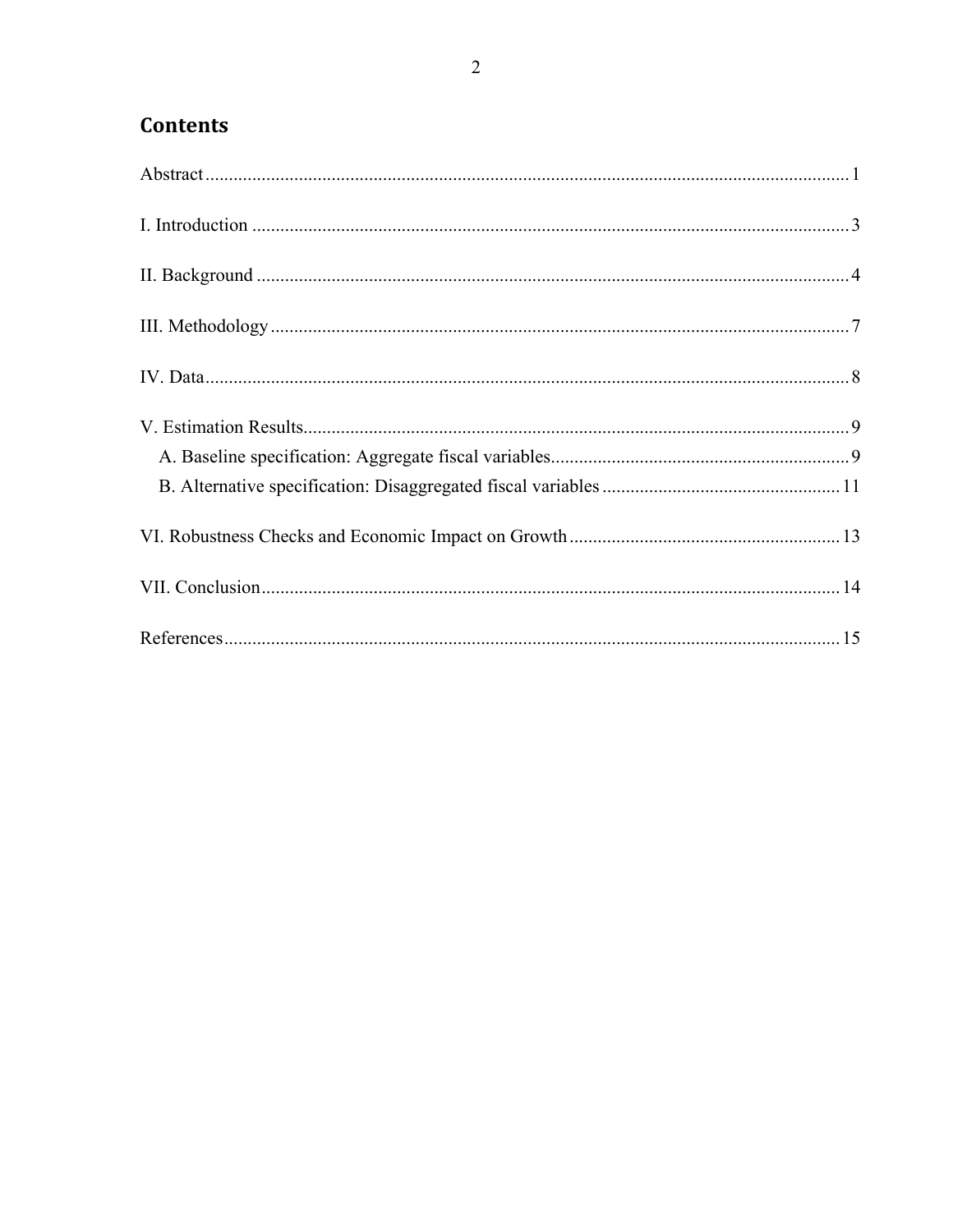#### **I. INTRODUCTION**

Fiscal policy plays an important stabilizing role in the Ukrainian economy. Since the 2008-09 global crisis, which hit Ukraine particularly hard, the government relied on fiscal stimulus to support recovery. In reality, it was the main lever for macroeconomic management given an effectively pegged exchange rate regime. Today, even after the recent float of the Ukrainian hryvnia, fiscal policy remains key to economic stabilization. Faced with renewed crisis, durable fiscal adjustment is critical to restoring economic confidence amid heightened uncertainties and geopolitical risks.

In this context, the effectiveness of fiscal policy instruments and their pace of implementation have been under debate. Over the past five years, the government relied on real public wage and pension hikes to stimulate economic activity, sometimes at the expense of public infrastructure spending. Many argue that this choice of fiscal instruments undermined private sector growth and contributed to the economy falling back into recession in mid-2012. Currently, the severe crisis, its toll on tax revenues, and financing constraints, necessitate fiscal consolidation. But the challenge is to minimize its negative impact on growth. Will tax hikes or spending cuts harm growth more? Does capital or current spending have a stronger impact on economic activity?

Despite their operational importance for policymakers, little work has been done to compare the economic impact of Ukraine's public policy choices across tax measures and government spending, as well as lags in fiscal policy transmission. Its quantification is frequently referred to as the fiscal multiplier – the change in output, relative to baseline, following an exogenous change in the fiscal deficit that stems from a change in revenue or spending policies.

This is the first study to estimate fiscal multipliers for Ukraine. Applying a structural vector auto regression, the empirical results show that Ukraine's near term fiscal multipliers are well below one. Specifically, the impact revenue and spending multipliers are -0.3 and 0.4, respectively. This suggests that if a combination of revenue and spending consolidation measures were pursued, the near-term marginal impact on growth would be modest.<sup>2</sup> Over the medium-term, the revenue multiplier becomes insignificant, rendering it impossible to draw any conclusions on its strength. The spending multiplier strengthens to 1.4, with about the same impact from capital and current spending. However, the impact of the capital multiplier lasts longer. Against this backdrop, the adverse impact of fiscal consolidation on medium-term growth could be minimized by cutting current spending while raising that on capital.

Section II provides some background on fiscal multipliers. The methodology and data are discussed in Sections III and IV. Estimation results in Section V follow and section VI concludes. Given the severe challenges facing the Ukrainian economy, it is important that policymakers apply these results in conjunction with broader considerations –

<sup>&</sup>lt;sup>2</sup> The total impact on growth depends on the size of the consolidation package.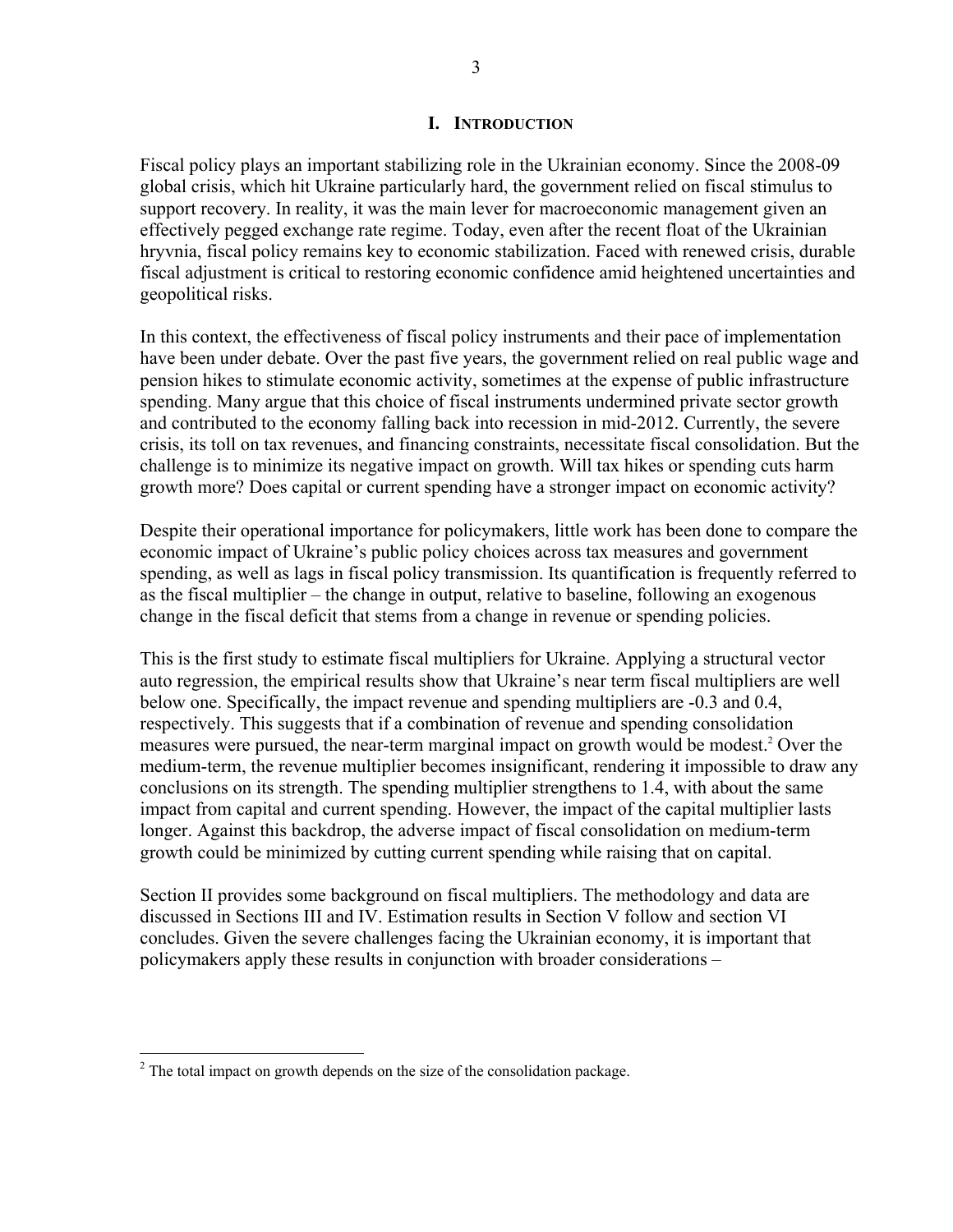including public debt sustainability, investor confidence, credibility of government policies, public spending efficiency. These considerations combined with the large size of current spending in the budget, may necessitate larger near- and long-term current spending cuts than what multiplier estimates suggest.

#### **II. BACKGROUND**

Fiscal consolidation measures are considered to have a large impact on growth when the spending multiplier or the revenue multiplier (in absolute value) exceeds one. A spending multiplier greater than one indicates that public spending cuts harm economic activity and produce a reduction in output larger than the initial drop in public spending. Similarly, a revenue multiplier less than -1 implies that raising one unit of taxes causes a decline in economic activity of more than one unit. A spending multiplier less than one, or even negative, reflects a reversal of the initial decline in aggregate demand due to confidence effects, the crowding-in of productive private sector activities, and reduced leakage through imports.<sup>3</sup> Distortions in private investment incentives, households' anticipation of future tax declines (or spending increases), or changes in inflation and imports caused by a change in tax policy could result in revenue multipliers that are larger than -1 and even positive in some cases.

Most of the literature focuses on advanced economies with very few studies on emerging economies. Baunsgaard and others (2014) provide a comprehensive literature review on fiscal multipliers in advanced economies based on 37 studies including both model-based and vector autoregressive (VAR) approaches. They show spending multipliers ranging between 0 and 2 and revenue multipliers between -1.5 to 1.4 during the first year after fiscal measures have been taken. Both spending and revenue multipliers are generally found to be lower in emerging economies (Ilzetzki, 2011). This is likely due to their less developed financial markets and higher sovereign risk premia resulting in a stronger effect of fiscal policy on interest rates, which partly offsets the impact of the initial fiscal measures.

Despite an extensive literature, there is still no consensus regarding the size of fiscal multipliers. They tend to be smaller in more open economies and countries with larger automatic stabilizers, but vary widely across countries. Spilimbergo et al. (2009) find that in advanced economies government consumption spending multipliers are larger than revenue multipliers, and in the long-term, smaller than capital spending multipliers. In contrast, emerging economies' revenue multipliers seem to be larger than spending multipliers (Ilzetzki, 2011, Ilzetzki et al., 2011). The low spending multiplier could reflect concerns that, once implemented, spending measures (especially expansionary ones) are difficult to reverse. In some studies, it may also be due to the estimation of only one spending multiplier, instead of separately estimating the government consumption spending multiplier – which could be negative – and the government capital spending multiplier. Recently, several studies have also found that multipliers are significantly

<sup>&</sup>lt;sup>3</sup> Lower imports can also improve the current account and reduce international reserves pressures.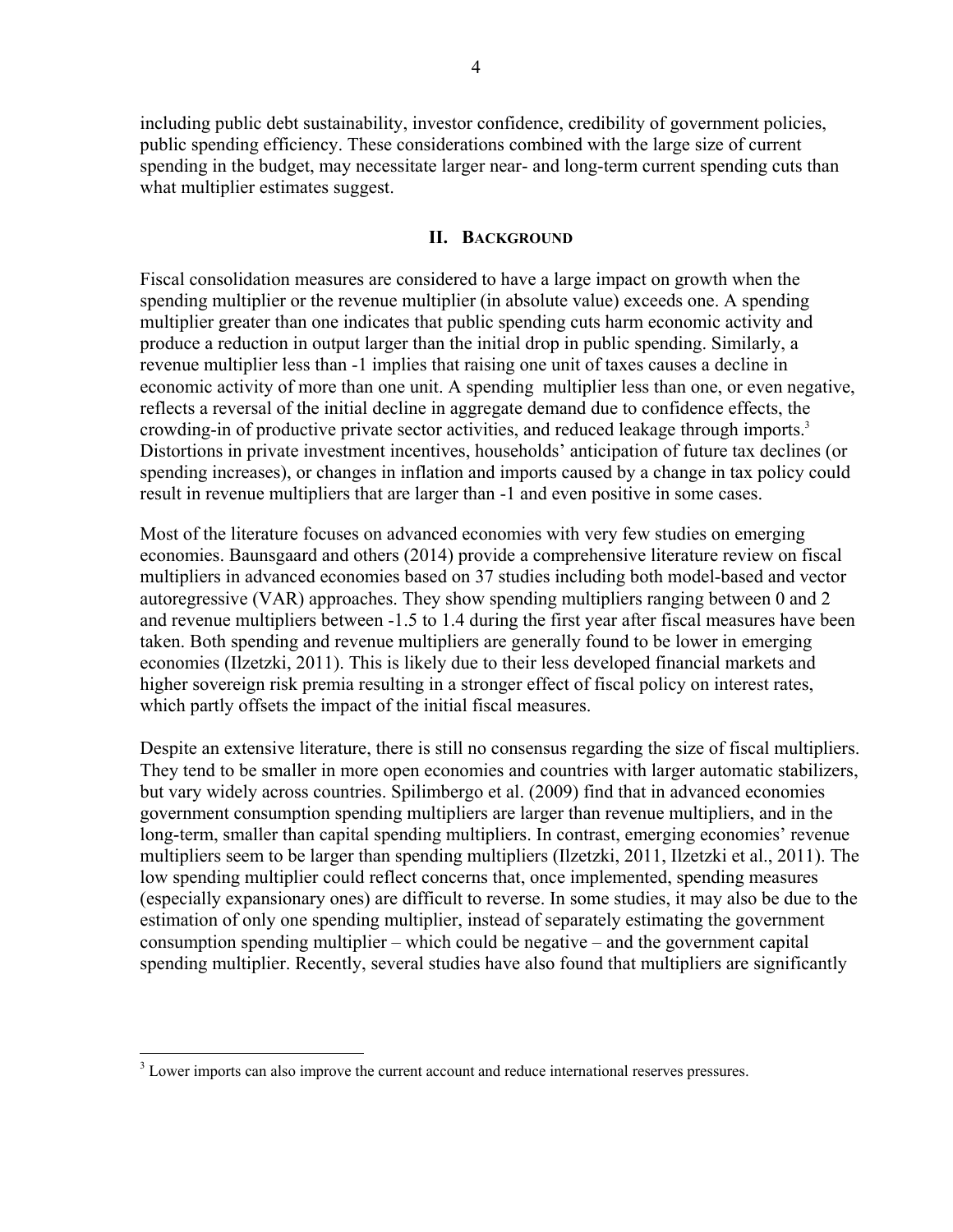larger when the economy is in recession than in expansion (Auerbach and Gorodnichenko, 2012, Batini et al., 2012, Baum et al., 2012).4

In Ukraine, low exchange rate flexibility observed until recently implies that tax and public spending policies may have a significant effect on growth. Public spending and revenues are larger than in most Emerging European economies (Figure 1). However, the impact of fiscal policy on economic activity could be weakened by Ukraine's high degree of trade openness, less developed financial markets, high sovereign risk, and growing public debt (Figure 1). Currently, public debt is projected to approach almost 70 percent by end-2014 and decline only gradually from 2016. But these projections are subject to considerable upside risks (IMF 2014).

More broadly, fiscal multipliers are one of many tools policymakers should use to guide their decisions. Given the severe challenges facing the Ukrainian economy – including public debt sustainability, low investor confidence, and subsequent limited availability of financing – it may be necessary for policymakers to undertake stark consolidation efforts across both revenues and expenditures, despite the adverse consequences for growth. For example, the rapid erosion of potential output may necessitate large increases in capital spending, which cannot be financed by revenue policies alone. If fiscal consolidation is to take place in such an environment, cuts in current spending may be warranted regardless of the size of its multiplier – especially where current spending is a sizeable portion of the budget.

 $\overline{a}$ 

<sup>&</sup>lt;sup>4</sup> Given a very small number of observations, we were not able to assess whether fiscal multipliers have varied across different phases of business cycle in Ukraine.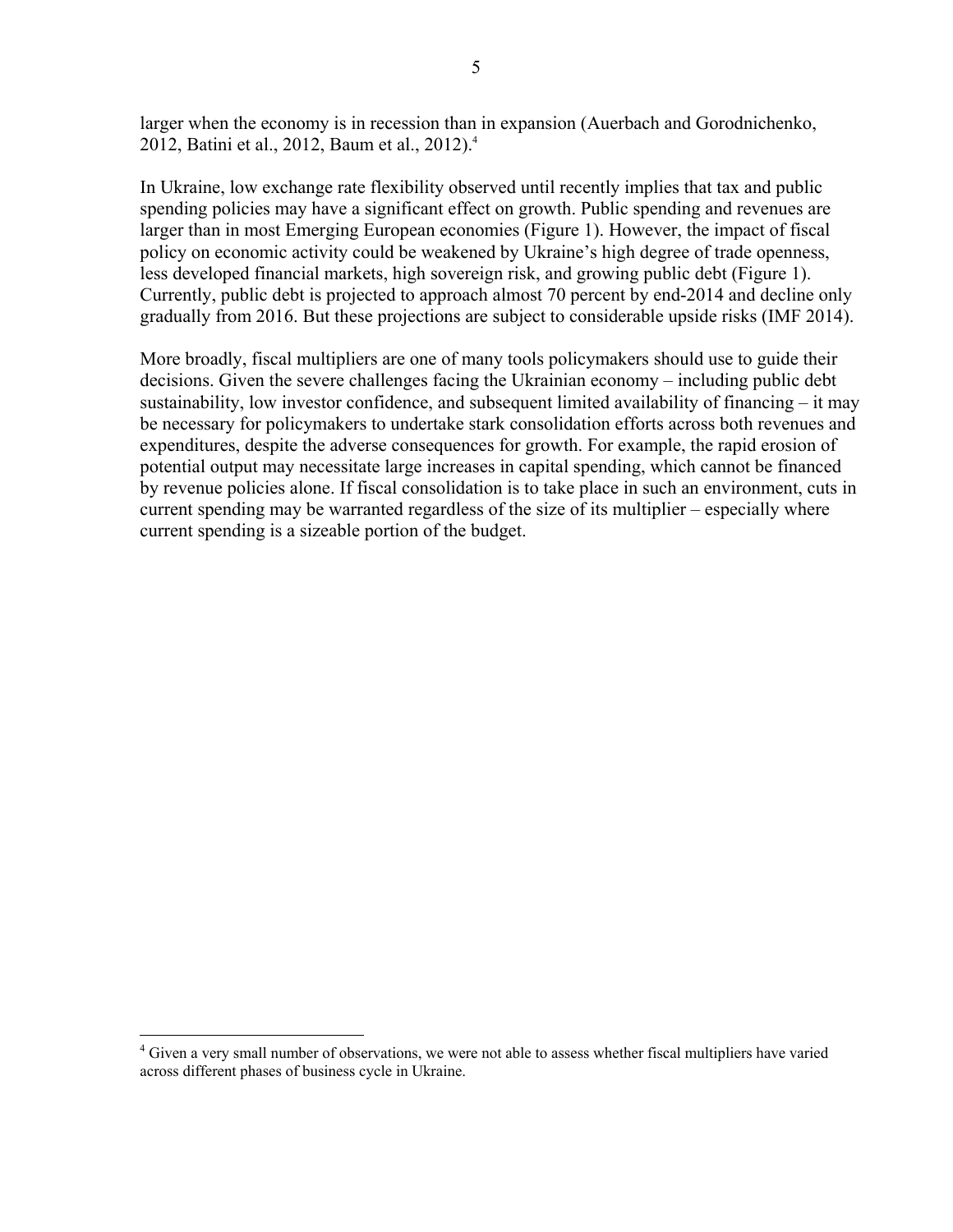

#### **Figure 1: Fiscal and Trade Indicators**

Sources: IMF World Economic Outlook, National Authorities; IMF staff estimates.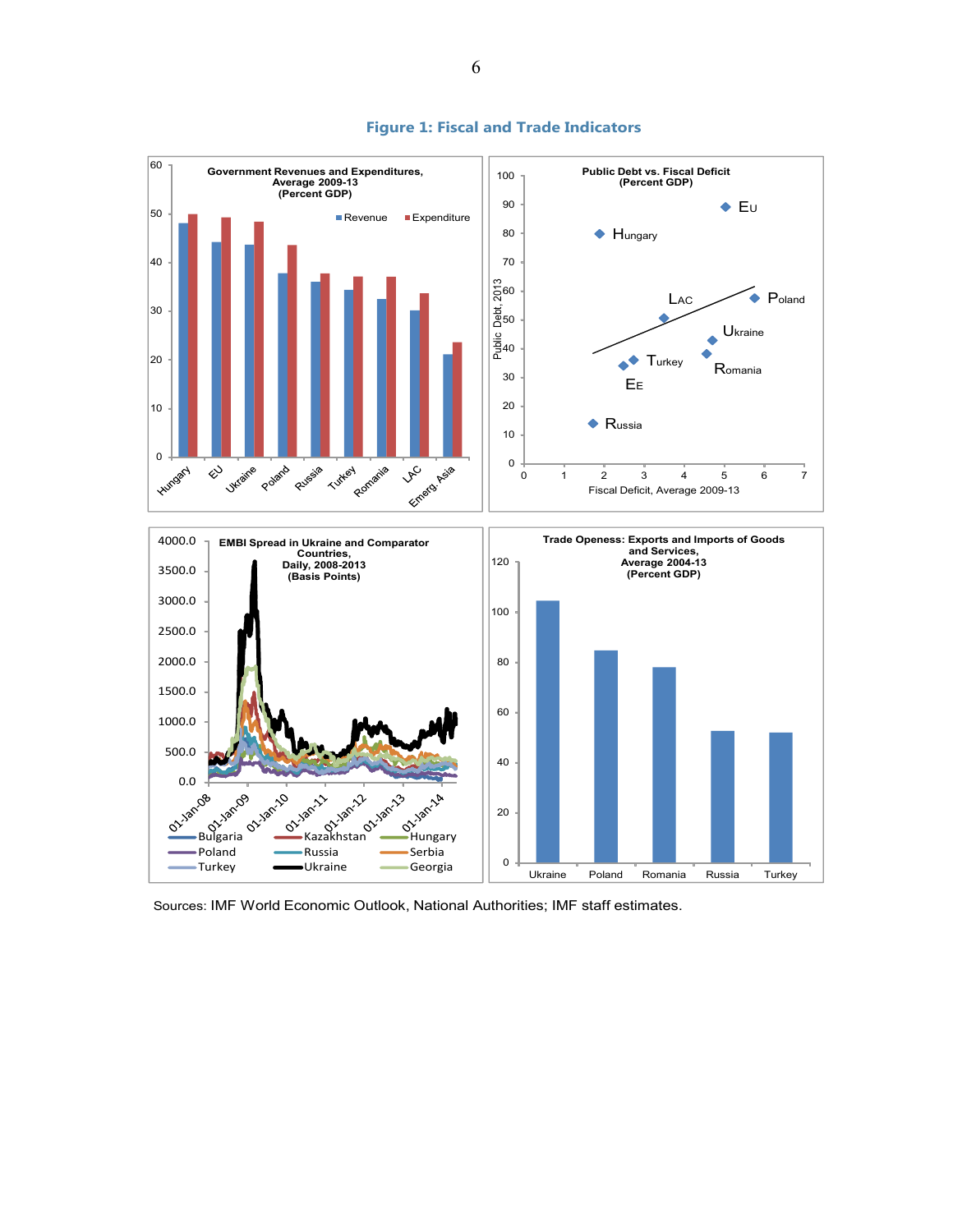#### **III. METHODOLOGY**

The empirical evaluation of fiscal multipliers for Ukraine is based on the estimation of a structural vector autoregression (SVAR) model. The endogeneity of fiscal policy and GDP is addressed by applying quarterly data, as in Blanchard and Perotti (2002), over the period  $2001$ :Q1 to  $2013$ :Q4 for tax revenues, government spending, and GDP.<sup>5</sup> The assumption is that fiscal variables impact GDP contemporaneously but GDP impacts fiscal policy decisions with a lag.

#### *SVAR specification*

 $\overline{a}$ 

The applied reduced form VAR model takes the following form:

$$
Y_t = \sum_{k=1}^{K} C_k Y_{t-k} + \sum_{p=1}^{P} D_p Z_t + u_t
$$
\n(1)

where  $Y_t$  represents a three variable vector of seasonally adjusted and detrended endogenous variables (government spending, government revenue, and GDP) measured in logarithms, *Zt* represents a vector of exogenous variables (seasonal dummies and additional control variables), matrix *C* contains the effects of the *K* own-lags of endogenous variables, matrix *D* contains the effects of *P* exogenous variables, *ut* is a vector of normally distributed reduced form residuals with mean zero and variance-covariance matrix  $\Omega$ . Given the short time series (54) observations), we use 2 lags in our baseline VAR specification.6

Following Blanchard and Perotti (2002), we assume that the reduced form residuals  $u_t$  are the following linear combinations of structural shocks *et*:

$$
\begin{cases}\nu_{-}g_{t} = b_{1} * u_{-}y_{t} + b_{2} * e_{-}t_{t} + e_{-}g_{t} \nu_{-}t_{t} = a_{1} * u_{-}y_{t} + a_{2} * e_{-}g_{t} + e_{-}t_{t} \nu_{-}y_{t} = c_{1} * u_{-}t_{t} + c_{2} * u_{-}g_{t} + e_{-}y_{t}\n\end{cases} (2)
$$

where  $g, t$ , and  $\gamma$  indices denote government spending, government revenue, and GDP, respectively. Structural shocks *e* are uncorrelated with identity variance-covariance matrix *I3*.

The identification strategy works as follows. First, coefficients  $a_l$  and  $b_l$  are contemporaneous elasticities of government revenue and spending to GDP fluctuations, respectively. The former is predetermined  $(a_1 = \overline{a_1})$  by the existing tax code and captures automatic response of taxes to economic fluctuations. The latter, according to Blanchard and Perotti (2002), should be set to

 $<sup>5</sup>$  Tax revenues are defined as all major direct and indirect taxes (PIT, CIT, VAT, excises), as well as other taxes</sup> and fees (property and land taxes, international trade duties, natural resource taxes and royalties, etc.). Government spending includes both current and capital spending, net of interest payments and transfers. Both variables are deflated with the GDP deflator.

<sup>&</sup>lt;sup>6</sup> The Schwarz-Bayes (SBIC) information criterion supports 2 lags as optimal. As shown below, increasing the number of lags to 4 does not affect the main results of the paper.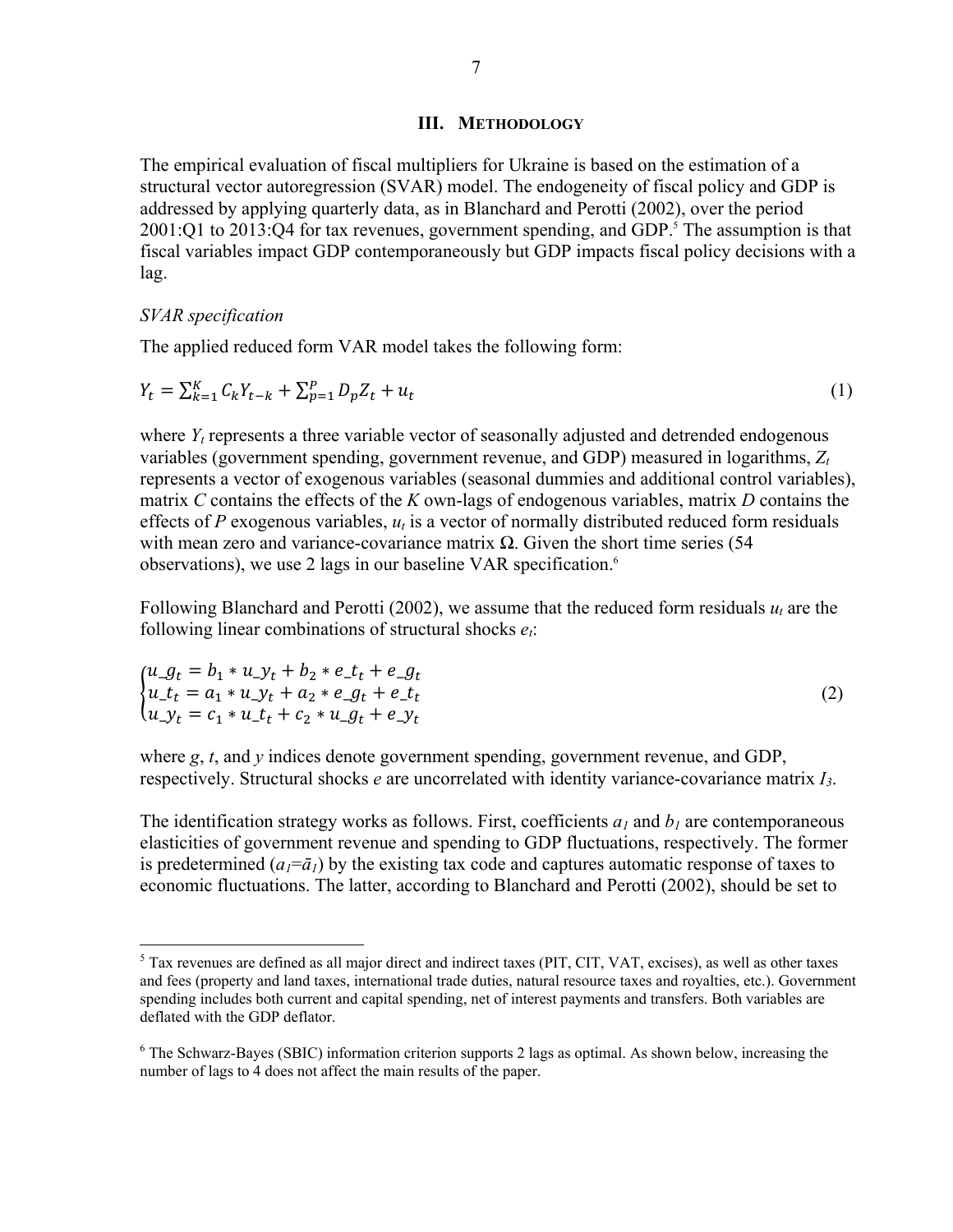zero  $(b_1=0)$ , due to a fiscal policy lag and inability of the government to immediately adjust spending in response to economic developments within a quarter.

Next, using the above assumptions on  $a_l$  and  $b_l$ , cyclically adjusted reduced form residuals,  $\tilde{u}$   $g_t$  $= u_gt - b_1 * u_yt = u_gt$  and  $\tilde{u}_t = u_t - \bar{a}_1 * u_yt$  are calculated. The cyclically adjusted reduced form residuals can be mutually correlated but are not correlated with  $e_y_t$  because both are linear functions of the other two structural errors ( $e_g_t$  and  $e_t$ ). Hence, they can be used as instruments to estimate  $c_1$  and  $c_2$  from the last equation of (2).

Finally,  $a_2$  and  $b_2$  coefficients indicate the sequencing of spending and revenue policies pursued by the authorities. Two options are available here. First, if revenue policies are implemented first and spending decisions respond to these policies, then  $a_2$  is set to zero and  $b_2$  is estimated. And second, if spending policies are implemented first and revenue decisions respond to these policies, then  $b_2$  is set to zero and  $a_2$  is estimated. We estimate impulse response functions (IRFs) under both options.

#### *Fiscal multipliers*

The *impact multipliers* for government revenue  $(\Delta Y_t/\Delta T_t)$  and spending  $(\Delta Y_t/\Delta G_t)$  show the contemporaneous effect of one unit increase in the respective fiscal variable on output. The *medium-term* multipliers for government revenue  $(\Delta Y_{t+i}/\Delta T_t)$  and spending  $(\Delta Y_{t+i}/\Delta G_t)$  show the effect of one unit increase in the respective fiscal variable on output in the medium-term or *i* quarters ahead. For estimation purposes, the medium-term is defined as 8 quarters or 2 years (i.e., *i*=8). Finally, the *cumulative* multiplier is defined as the sum of fiscal multipliers through horizon *j* and shows the total effect of fiscal policy changes output over a pre-defined time period. For estimation purposes, the pre-defined time period for calculating cumulative fiscal multipliers is set at 8 quarters or 2 years (i.e., *j*=8).

Given that the endogenous variables used in estimations are measured in logarithms, the obtained impulse response functions (IRFs) are elasticities measuring the percentage change in output in response to one percentage point change in fiscal variables. To convert these elasticities to multiplier units, we correct IRFs by the average ratios of the respective fiscal variable and GDP. For example, in the case of the government spending IRF, the impact multiplier can be calculated as:  $\Delta Y_t/\Delta G_t = \Delta y_t/\Delta g_t * \bar{Y}/\bar{G}$ , where lower case letters denote logarithms and superscripts denote sample averages of respective variables. Similarly, one could estimate multipliers for other periods  $t+i$  using the above formula:  $\Delta Y_{t+i}/\Delta G_t = \Delta y_{t+i}/\Delta g_t * \bar{Y}/\bar{G}$ . We estimate multipliers for up to  $t=16$  periods (4 years).

To evaluate the statistical significance of the estimated multipliers, we construct confidence intervals based on empirical distributions from 10,000 Monte Carlo simulations. Based on these simulations we estimate the corresponding 95 percent confidence intervals of each multiplier.

#### **IV. DATA**

Similar to Blanchard and Perotti (2002), the endogenous variables (government spending, government revenue, and GDP) are assumed to have a deterministic trend and are cointegrated.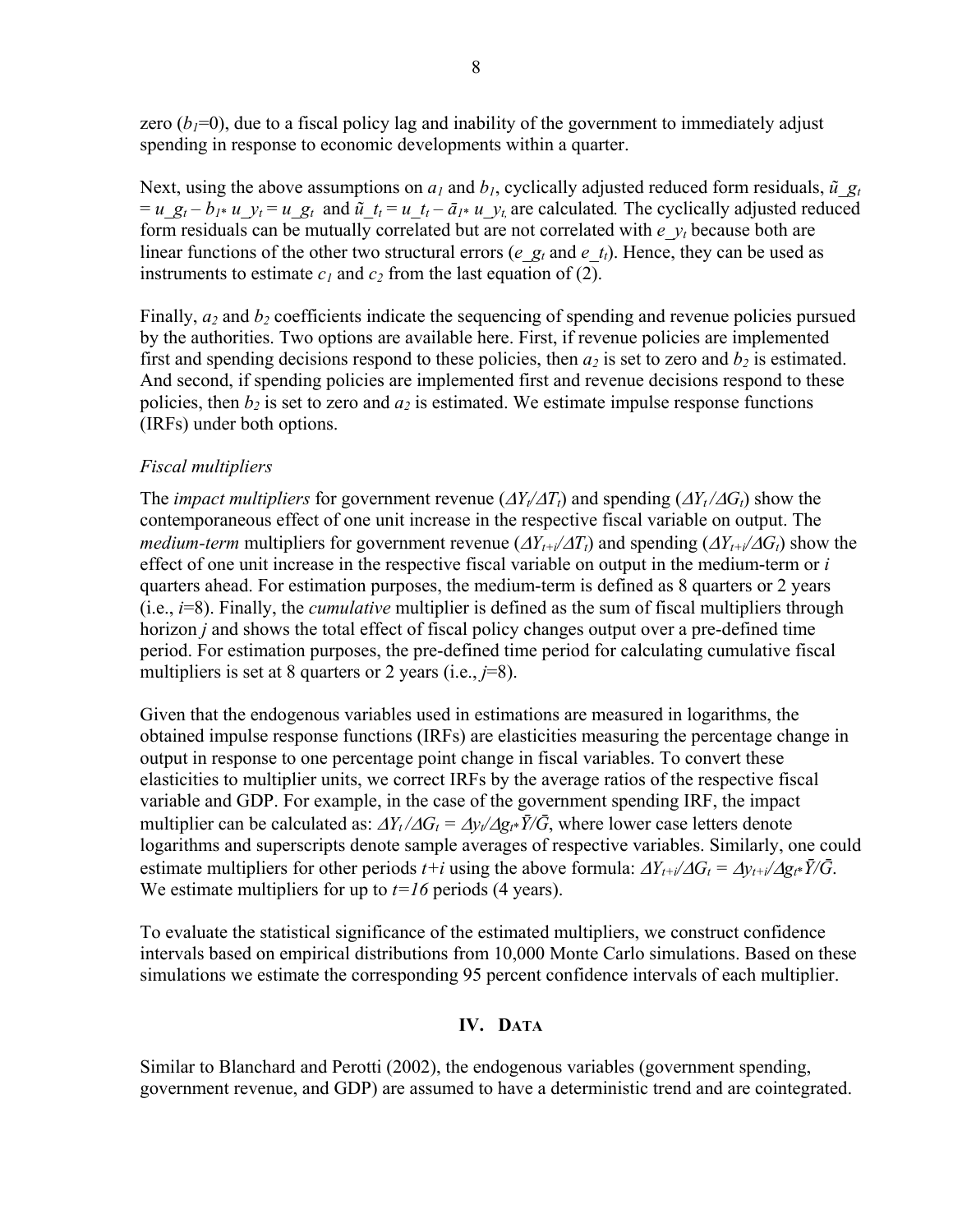We use both aggregate fiscal variables and their components (current versus capital spending, and direct versus indirect taxes). The unrestricted VAR is estimated using the logarithm of variables detrended from their linear and quadratic trends.

We also include quarterly seasonal dummies as part of the exogenous variables, *Z*. Following previous studies on emerging markets, other exogenous variables include:

- *Current account balance-to-GDP ratio*. This variable captures net international trade interactions of the economy. An improved (worsened) current account deficit driven by a lower (higher) propensity to import tends to increase (reduce) fiscal multipliers, because the demand leakage though imports are less (more) pronounced (Ilzetsky et al., 2010).
- *Money supply (real M2)*. This variable captures the monetary policy stance. Expansionary monetary policy (increase in money supply) can cushion the impact of fiscal contraction on demand. In periods when the use of monetary policy is impaired by exchange rate stabilization objectives, fiscal multipliers can potentially be larger (WEO, 2010).
- *General government debt-to-GDP ratio*. This variable captures the credibility of fiscal consolidation. Fiscal multipliers tend to be lower in periods of high debt, as fiscal consolidation is likely to have positive credibility and confidence effects on private demand and the interest rate risk premium (Ilzetzki et al., 2010, Kirchner et al., 2010). Nickel and Tudyka (2014) also show that prevailing confidence and public indebtedness are important underlying factors affecting the multiplier.

Inclusion of these exogenous variables controls for changes in output related to changes in economic openness, monetary policy, and debt overhang, rather than changes in fiscal policy (revenue or expenditure shocks). As a result, the expanded specification helps increase the precision of revenue and expenditure multiplier estimates (Ilzetzki et al., 2010). Nevertheless, we also check the robustness of results using a specification that excludes the exogenous variables.

### **V. ESTIMATION RESULTS**

### **A. Baseline specification: Aggregate fiscal variables**

In the baseline specification, we use data on total spending and tax revenues (see above). The predetermined reaction of revenues to GDP is proxied by the elasticity coefficient from the regression of revenues and GDP (both in logs) over the whole sample. The obtained coefficient  $(a_1 = 1.47)$  is lower than the 2.08 number used by Blanchard and Perotti for the U.S. Furthermore, applying an instrumental variable regression for the third equation in system (2) we obtain coefficients  $c_1 = -0.12$  and  $c_2 = 0.14$ . Similar to Blanchard and Perotti, the elasticity of GDP to government revenue is negative, while the elasticity of GDP to government spending is positive. The magnitudes are close to the ones found by Blanchard and Perotti for the U.S.  $(c_1 = c_2)$  $0.15$  and  $c_2=0.20$ ).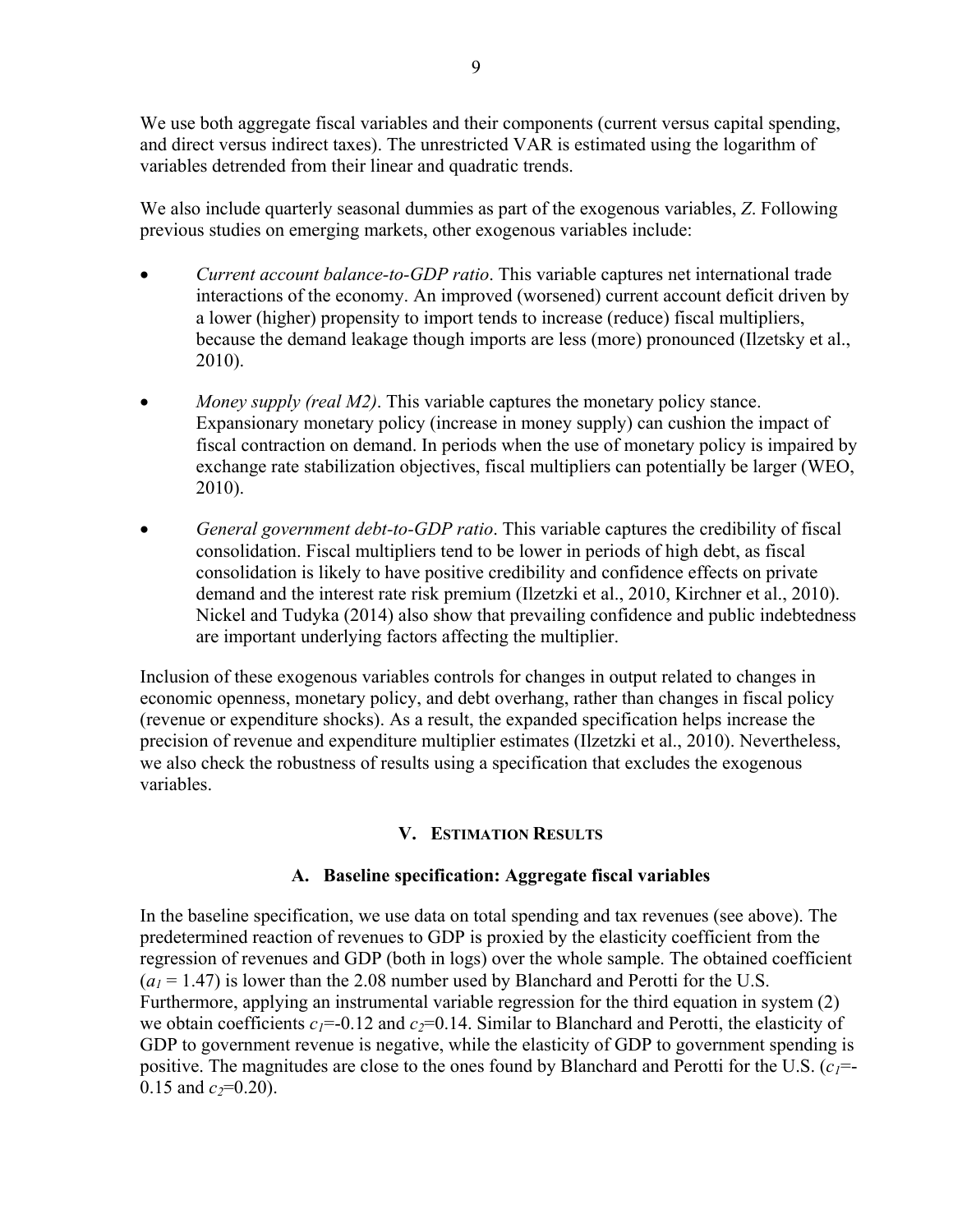Using these coefficients, we estimated IRFs for two scenarios: (i) spending policies are implemented first, and (ii) revenue policies are implemented first.

#### *Spending policies implemented first*

Figure 2, Panel A presents multipliers of government spending, government revenue, and GDP for a one unit shock in government spending and government revenue, respectively. The results suggest that, in Ukraine, spending multipliers are much stronger than revenue multipliers. The effectiveness of revenue policies is possibly being eroded by weak revenue administration practices (IMF 2014).

The impact multiplier of government spending (0.43) slightly exceeds that of revenue (-0.30). However, already in the second period the revenue multiplier becomes insignificant and remains that way for the whole projection period. By contrast, the spending multiplier increases to above 1 and remains high and significant for more than a year (6 quarters).

In the medium-term (eight quarters), the spending multiplier is 1.0 – much larger than the medium-term revenue multiplier of -0.5 (both insignificant). Simovic et al. (2013) find qualitatively similar results for Croatia, with a medium-term spending multiplier of 1.9 and that on revenues at -0.8. However, studies on Bulgaria (Muir and Weber, 2013) and Romania (Stoian, 2012) estimate the size of revenue multipliers to be almost twice that on spending, possibly reflecting larger spending leakages through imports.

In cumulative terms, medium-term (during the first eight quarters) differences in the cumulative spending and revenue multipliers become larger. The former is estimated at 2.86 and the latter - 0.96 (which is also insignificant for quarters 2 to 8). Although Ilzetski (2011) and Ilzetski et al. (2011) find the opposite result, the estimates for Ukraine are in line with those for Russia and Poland. Ponomarenko and Vlasov (2010) estimate 0.1 and 0.6 for Russia's medium-term revenue and spending multipliers, respectively, and Haug et al. (2013) find 0.1 and 0.5 for Poland.

#### *Revenues policies implemented first*

Figure 2, Panel B presents the same multipliers estimated under the alternative assumption that revenue policies are implemented first. The results are very similar to the previous case suggesting a much stronger impact of government spending multipliers compared to revenue multipliers. This implies that the assumption on policy sequencing is not critical to the key finding that spending multipliers are stronger than revenue multipliers.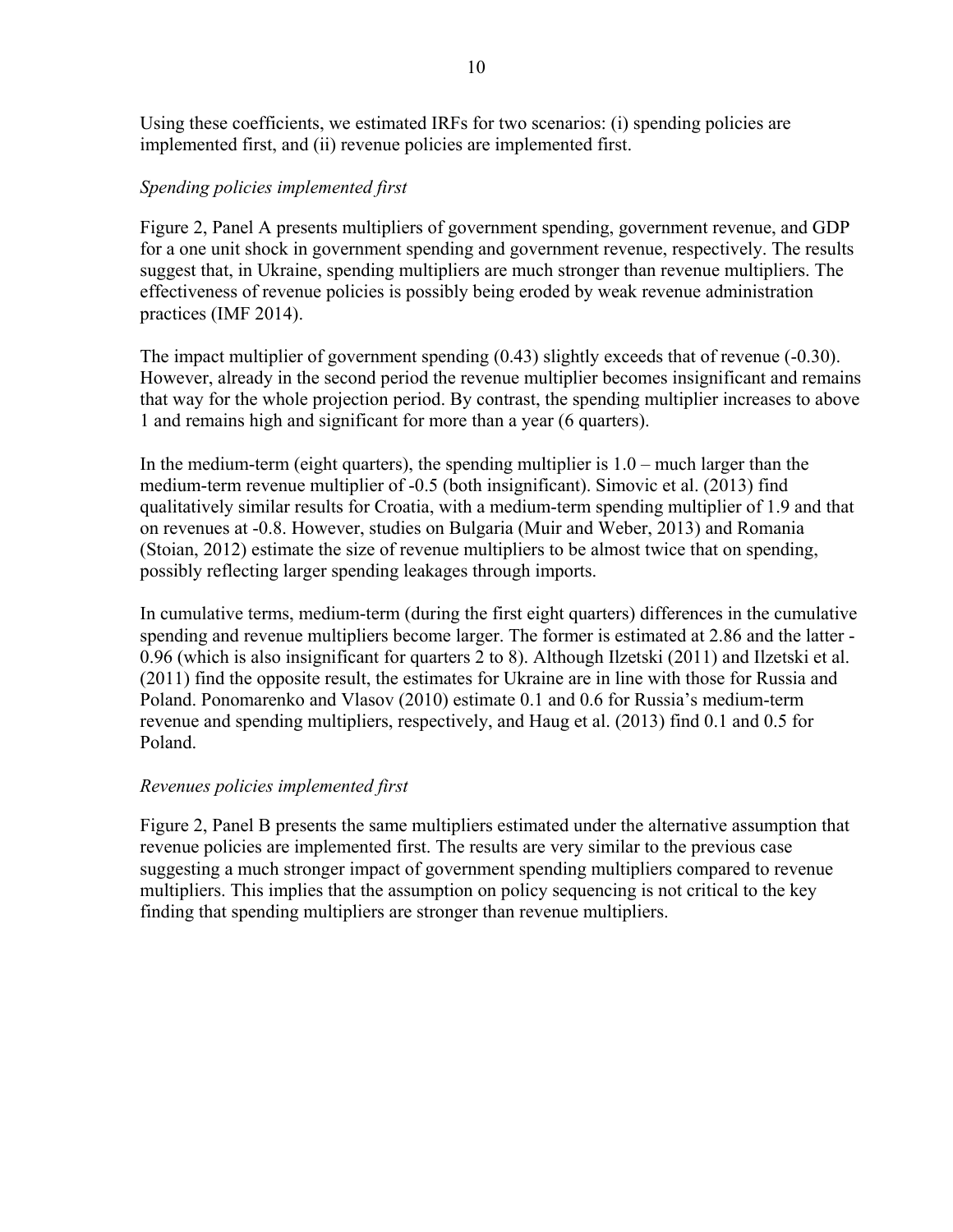



Panel A. Spending Policies Implemented First

Panel B. Revenue policies implemented first



**B. Alternative specification: Disaggregated fiscal variables** 

Figure 3 shows disaggregated government spending multipliers. Results for current spending multipliers (excluding interest spending and transfers) are presented in Panel A, while Panel B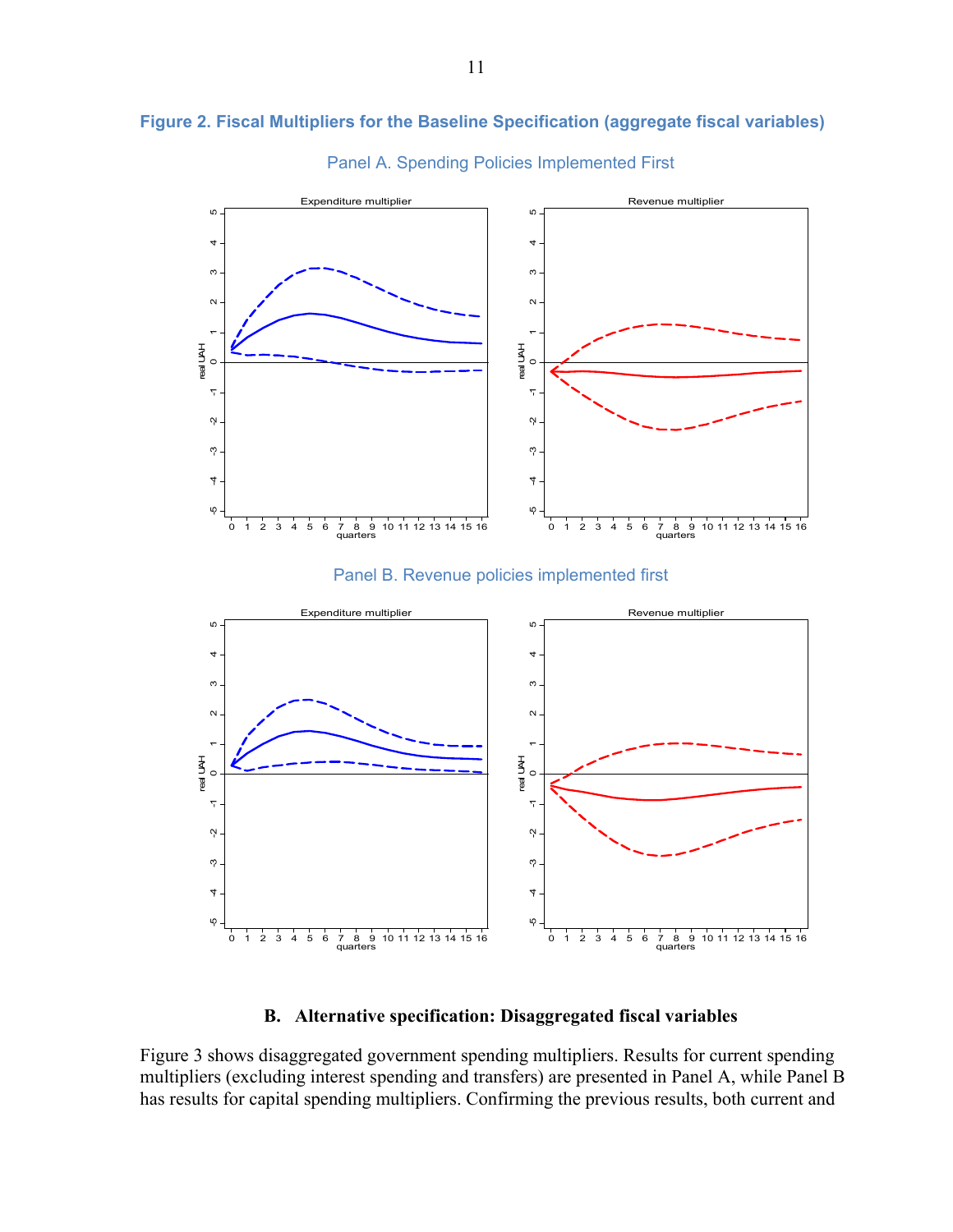capital spending multipliers are stronger than revenue multipliers. The capital spending multiplier is slightly weaker than that for current spending, which could reflect challenges in the efficiency of public investment spending (Gupta et al., 2014). The impact of capital spending is significant for a slightly longer horizon than that of current spending. Similar results are obtained for disaggregated spending multipliers estimated applying the assumption that revenue policies are implemented first (not reported).

#### **Figure 3. Fiscal Multipliers for Disaggregated Spending**



#### Panel A. Current Spending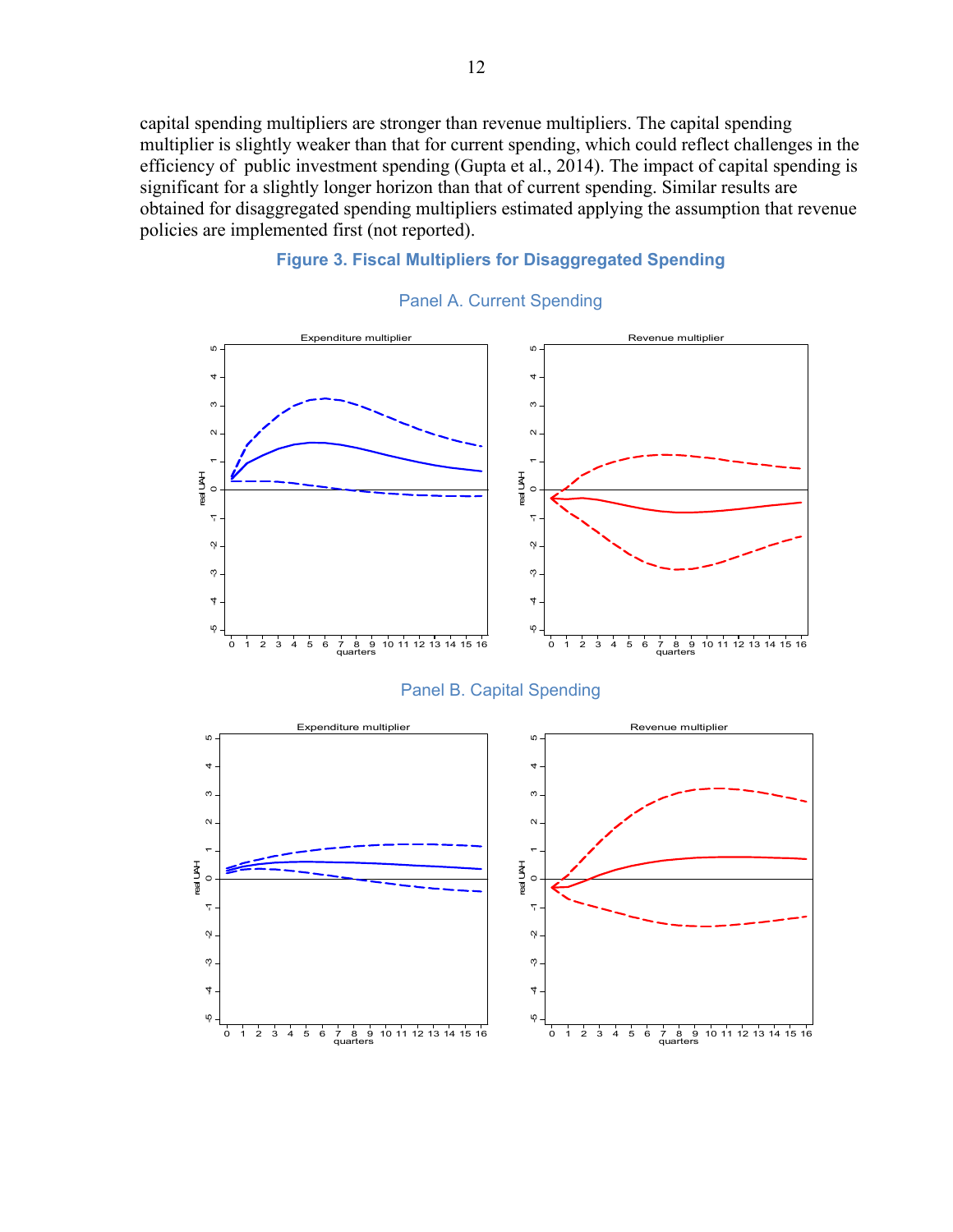#### **VI. ROBUSTNESS CHECKS AND ECONOMIC IMPACT ON GROWTH**

#### *Robustness checks*

As a robustness check, we have re-estimated the VAR model after excluding exogenous control variables controlling for openness, monetary policy, and public indebtedness. We have also reestimated the model using 4 lags, instead of 2.

Table 1 summarizes results from these robustness check specifications. The results are qualitatively similar to the previous ones, supporting a larger impact from the spending multiplier than the revenue multiplier.

Future research could explore whether Ukraine's fiscal multipliers vary over time, especially in response to the business cycle. The lack of a long time series of consistent quarterly data currently prohibits such estimations through VAR techniques. However, estimates may be possible through simulations of general equilibrium models. In this vein, future work could also assess the trade-off between consolidation and growth by examining the size of the cyclical component of the fiscal deficit.

|  |  | Table 1. Fiscal multipliers: Robustness checks |  |
|--|--|------------------------------------------------|--|
|  |  |                                                |  |

|                                                                                                      | Impact<br>multiplier<br>(1 quarter)    | Medium-term<br>multiplier<br>(8 quarters) | Quarters<br>durina<br>which effect<br>is | Cumulative<br>multiplier<br>(8 quarters) | Impact<br>multiplier<br>(1 quarter) | Medium-term<br>multiplier<br>(8 quarters) | Quarters<br>during<br>which effect<br>is | <b>Cumulative</b><br>multiplier<br>(8 quarters) |
|------------------------------------------------------------------------------------------------------|----------------------------------------|-------------------------------------------|------------------------------------------|------------------------------------------|-------------------------------------|-------------------------------------------|------------------------------------------|-------------------------------------------------|
|                                                                                                      |                                        |                                           | significant                              |                                          |                                     |                                           | significant                              |                                                 |
|                                                                                                      | Expenditure policies implemented first |                                           |                                          |                                          |                                     |                                           |                                          |                                                 |
|                                                                                                      | Expenditure multiplier                 |                                           |                                          | Revenue multiplier                       |                                     |                                           |                                          |                                                 |
| Baseline model (aggregate fiscal variables)                                                          | 0.43                                   | 1.36                                      | 6                                        | 2.86                                     | $-0.30$                             | $-0.49$                                   |                                          | $-0.96$                                         |
| Robustness check: Using 4 lags in VAR                                                                | 0.43                                   | 2.35                                      | 8                                        | 4.76                                     | $-0.30$                             | 0.20                                      |                                          | 0.50                                            |
| Robustness check: Excluding exogenous<br>variables from VAR                                          | 0.40                                   | 1.27                                      | 2                                        | 2.58                                     | $-0.30$                             | $-0.15$                                   |                                          | $-0.29$                                         |
|                                                                                                      |                                        |                                           |                                          | Revenue policies implemented first       |                                     |                                           |                                          |                                                 |
|                                                                                                      | Expenditure multiplier                 |                                           |                                          |                                          | Revenue multiplier                  |                                           |                                          |                                                 |
| Baseline model (aggregate fiscal variables)                                                          | 0.29                                   | 1.12                                      | 16                                       | 2.40                                     | $-0.39$                             | $-0.83$                                   | 2                                        | $-1.69$                                         |
| Robustness check: Using 4 lags in VAR<br>Robustness check: Excluding exogenous<br>variables from VAR | 0.29                                   | 2.44                                      | 10                                       | 4.99                                     | $-0.43$                             | $-0.91$                                   | 3                                        | $-1.76$                                         |
|                                                                                                      | 0.29                                   | 1.21                                      | 2                                        | 2.47                                     | $-0.40$                             | $-0.58$                                   |                                          | $-1.17$                                         |

#### *Economic impact on growth*

The estimated near-term impact on growth of a hypothetical spending cut in the second half of 2014 is contained. A spending cut is applied to the latest IMF projections for quarterly growth, taking into account the spending multiplier estimated in Section V above. For simulation purposes, we assume a 1 percent of GDP spending cut, equally distributed in each remaining quarter of the year (0.5 percent of GDP per quarter). Our estimations suggest that this would result in a 0.8 percentage point drop in the -5 percent real GDP growth expected for 2014.

Another useful indicator for the growth-fiscal policy nexus is the size of the semi-elasticity of deficit-to-GDP ratio to changes in output. In this analysis, the semi-elasticity is estimated at 0.2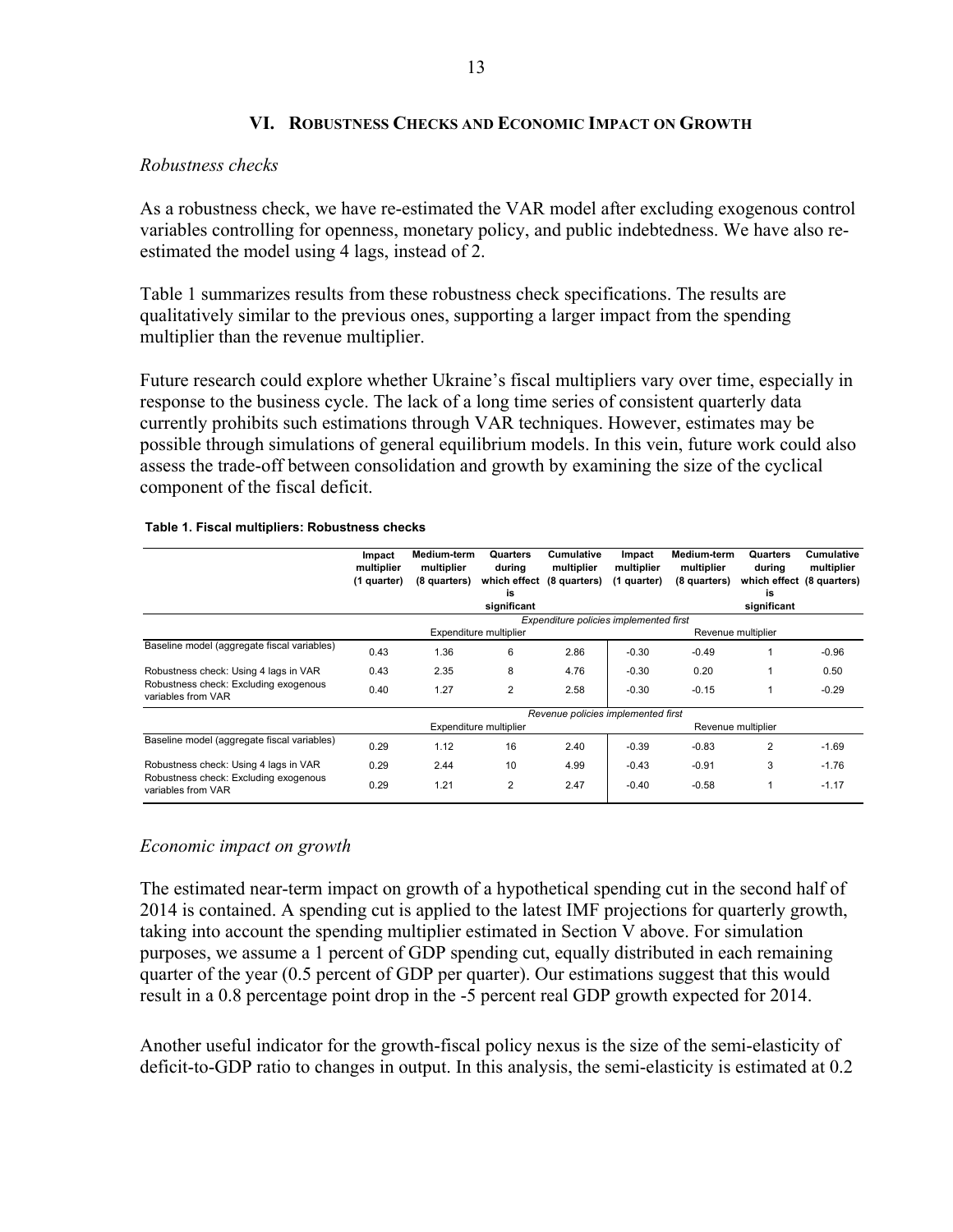percent, suggesting that a 1 percent increase in output growth would reduce the fiscal deficit ratio by 0.2 percentage points.<sup>7</sup>

#### **VII. CONCLUSION**

In Ukraine, fiscal policy is an important instrument for macroeconomic stabilization. In the midst of the current severe crisis, durable fiscal adjustment can help restore economic confidence and rebuild buffers. But its impact on growth is frequently debated. In particular, how effective are revenue versus spending instruments? Does current or capital spending have a larger impact? A solid grasp of the effect of various government policies on the Ukrainian economy will contribute towards the resolution of these questions and help shape fiscal policy going forward.

The analysis in this paper finds that fiscal consolidation pursued through a combination of revenue and spending measures would have a modest near-term impact on growth. Meanwhile, over the medium-term, adverse effects on growth from cuts in current spending could usefully be offset by higher spending on well-targeted growth promoting public capital, such as infrastructure. The effectiveness of such policies, of course, relies on a variety of other factors such as the quality, and efficiency of public investment spending.

These conclusions reflect estimations based on a SVAR model, where Ukraine's near term fiscal multipliers are well below one. The impact revenue and spending multipliers are -0.3 and 0.4, respectively. Over the medium-term, the revenue multiplier becomes insignificant with a wide confidence interval, ranging from above 1 to below -4. This makes it difficult to predict whether revenue measures will have a small or large impact on growth. As such it is not possible to draw any conclusions on the medium-term impact of revenue measures. The spending multiplier, however, strengthens to above 1. The effect of capital and current spending multipliers are about equal, although changes in capital spending have a longer lasting impact.

Given the severe challenges facing the Ukrainian economy, it is important that policymakers apply these results in conjunction with broader considerations. Some key ones include the need to maintain public debt sustainability, improve investor confidence, and enhance credibility of government policies. These considerations, combined with the large size of current spending in the budget, may necessitate greater reliance on current spending cuts over other types of consolidation measures even though multiplier estimates suggest a more diverse combination of measures.

 $\overline{a}$ 

<sup>&</sup>lt;sup>7</sup> The following formula is used to calculate semi-elasticities:  $(\epsilon^R - 1)^*r - (\epsilon^E - 1)^*e$ , where *r* and *g* are revenue and expenditure ratios to GDP and  $\varepsilon^R$  and  $\varepsilon^E$  are revenue and expenditure elasticities, respectively (Cottarelli and Fedelino, 2010).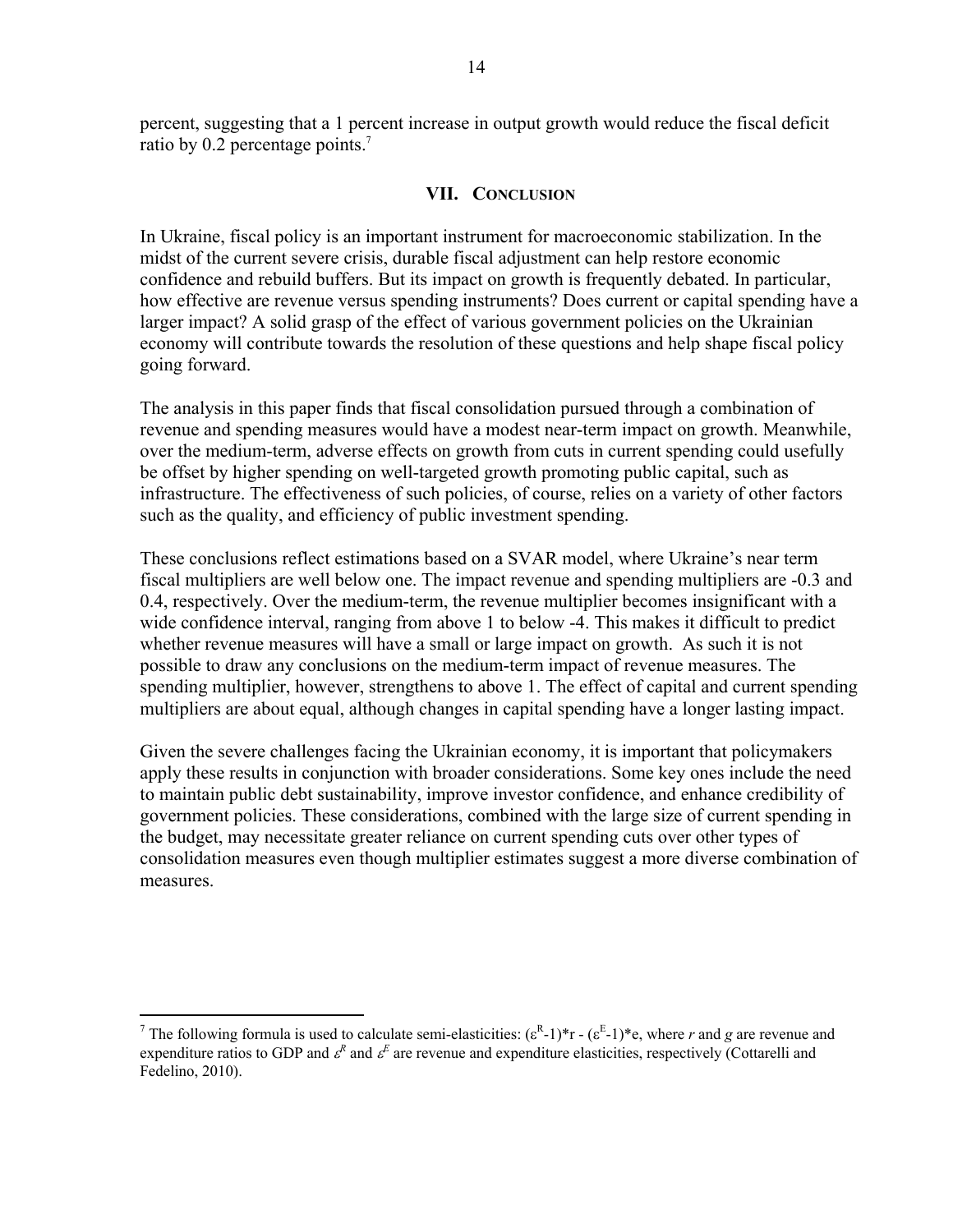#### **REFERENCES**

Auerbach, A. and Gorodnichenko, Y., 2012, "Fiscal Multipliers in Recession and Expansion," in "Fiscal Policy after the Financial Crisis," A. Alesina and F. Giavazzi, (eds), University of Chicago Press.

Batini, N., Callegari, G., and Melina, G., 2012, "Successful Austerity in the United States, Europe and Japan," IMF Working Paper 12/190 (Washington: International Monetary Fund).

Baunsgaard, T., Mineshima, A., Poplawski-Ribeiro, M., and Weber, A., 2014, "Fiscal Multipliers," in *Post-Crisis Fiscal Policy,* C. Cottarelli, P. Gerson, and A. Senhadji (eds.), MIT press.

Baum, A., Weber, A., and Poplawski-Ribeiro, M., 2012, "Fiscal Multipliers and the State of the Economy," IMF Working Paper 12/286 (Washington: International Monetary Fund).

Blanchard, O., and Perotti, R., 2002, "An Empirical Characterization of the Dynamic Effects of Changes in Government Spending and Taxes on Output," *Quarterly Journal of Economics*, 117: pp.1329-68.

Cottarelli, C., and Fedelino, A., 2010, "Automatic Stabilizers and the Size of Government," IMF Working Paper 10/155 (Washington: International Monetary Fund).

Gupta, S., Kangur, A., Papageorgiou, C., and Wane, A., 2014, "Efficiency-Adjusted Public Capital and Growth," *World Development,* 57: pp. 164–78.

Haug, A., Jdrzejowicz, T., and Sznajderska, A., 2013, "Combining Monetary and Fiscal Policy in an SVAR for a Small Open Economy," University of Otago Economics Discussion Papers No.1313 (Dunedine: University of Otago).

Ilzetski, E., 2011, "Fiscal Policy and Debt Dynamics in Developing Countries," Policy Research Working Paper Series 5666 (Washington: The World Bank).

Ilzetski, E., Mendoza, E., and Vegh, C., 2011, "How Big (Small) Are Fiscal Multipliers?" IMF Working Papers 11/52 (Washington: International Monetary Fund).

International Monetary Fund, 2010, *World Economic Outlook*, October (Washington: International Monetary Fund).

International Monetary Fund, 2014, Ukraine: Request for a Stand-By Arrangement – Country Report No. 14/106 (Washington: International Monetary Fund).

Nickel, C., and Tudyka, A., 2014, "Fiscal Stimulus in Times of High Debt: Reconsidering Multipliers and Twin Deficits," *Journal of Money, Credit and Banking*, 46: pp. 1313-44.

Muir, D. and Weber, A., 2013, "Fiscal Multipliers in Bulgaria: Low But Still Relevant," IMF Working Paper 13/49 (Washington: International Monetary Fund).